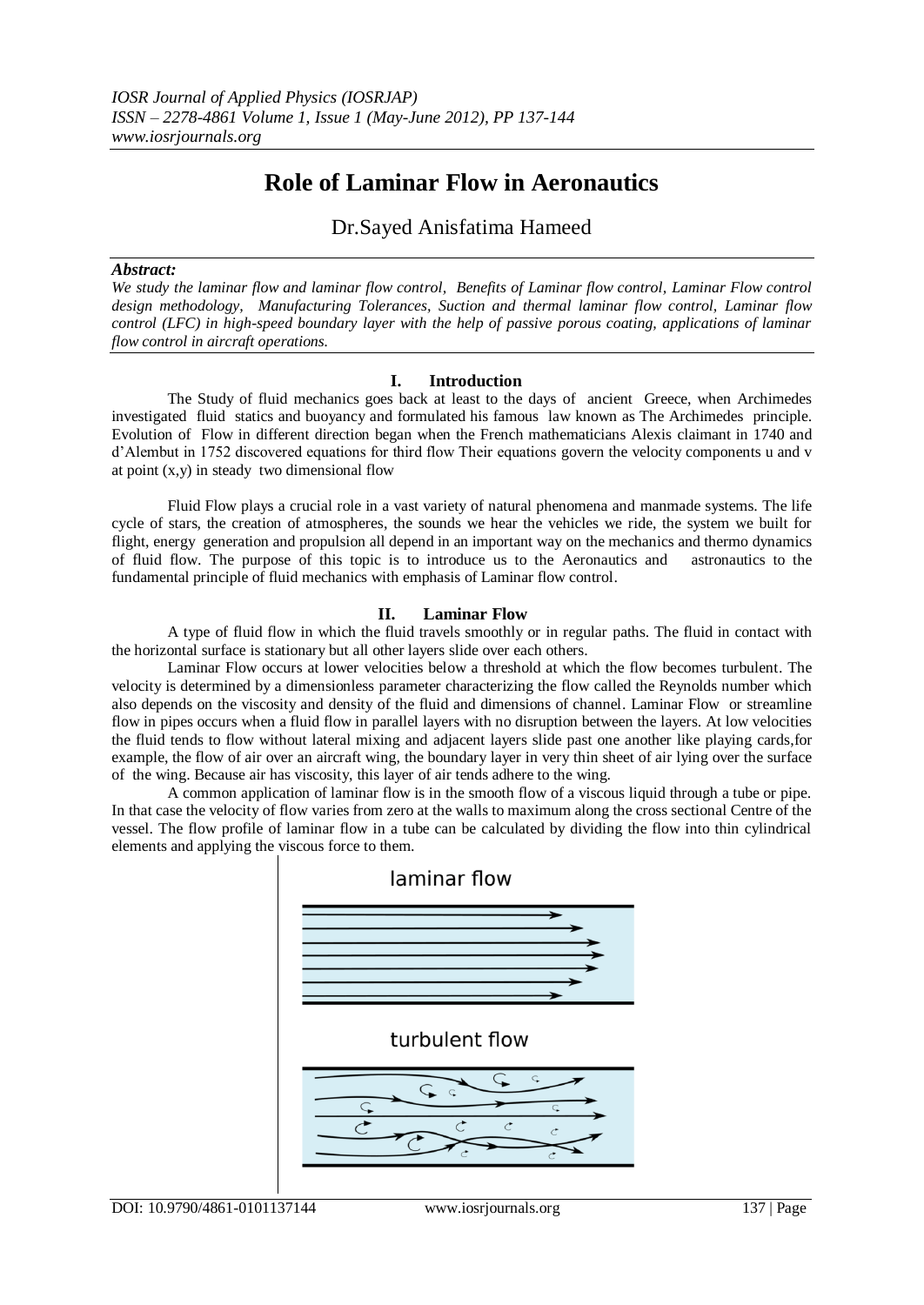Turbulent flow is a type of fluid flow in which the fluid undergoes irregular fluctuations or mixing in contrast to laminar flow. In turbulent flow the speed of the fluid at a point is continuously undergoing changes in both magnitude and direction

# **III. Laminar Flow Control**

This over views the state of the art of laminar flow control (LFC), laminar flow control (LFC) research began in the year 1930s and flourished through the 1960s. During the 1970s when the OPEC embargo caused a fuel shortage and drove costs up, laminar flow control( LFC) research became important again because of the aerodynamic performance benefits it could potentially produce for Commercial aircraft. The next 20 years of research resulted in numerous significant achievements in both the wind tunnel and flight.

Laminar Flow Control is an active boundary layer flow control technique employed to maintain the laminar flow state at chord Reynolds numbers beyond those that are normally characterized as being transitional or turbulent in the absent of control.This definition is an important first step towards understanding the goals of this technology.

A significant advancement made in the development of laminar flow control (LFC) in the technology of Hybrid Laminar Flow control (HLFC), HLFC integrates natural laminar Flow (NLF) with Laminar flow Control (LFC) to reduce suction requirements and system complexity. Natural laminar flow employs favorable pressure gradient to delay the transition process is sweep limited, and usually has poor off design cruise aerodynamic performance, Laminar flow control is complex, involving suction over the whole wing chord. The key features of Hybrid laminar flow control are :

- a) Suction is required only in the leading edge region ahead of the front spar.
- b) Natural laminar flow is obtained over the wing through proper tailored of the surface geometry.
- c) The hybrid laminar flow has good performance in the turbulent mode.

#### **3.1. Benefits of Laminar flow control**

A Study have shown that skin friction drag could amount to about 50% of the total drag for a subsonic transport aircraft. Total drag is the function of the aircraft size. Since laminar skin friction can be as much as 90% less than turbulent skin friction at the same Reynolds number. it is obvious that laminar flow would be more desirable than turbulent flow for reducing the drag of aerodynamic vehicles.

But achieving laminar flow over the entire configuration is not possible because of the sensitivity of laminar flow to external and vehicle disturbance. However drag reduction generated by laminar flow can be achieved.

Aerodynamic performance benefits brought by skin friction drag reduction can translate into reduced operating costs of an aircraft. There is a lot of impact of fuel cost on laminar flow control benefits. Essentially 5 to 8% of fuel cost can be reduced.

Besides fuel savings and reduced emissions and noise, laminar flow Control leads to reduced aircraft size because of reduction in fuel.which leads in total aircraft operating costs. The fuel saving resulting from LFC would enable an aircraft to extend its operating range.



Schematic of NLF, LFC, and HLFC concepts for wing . Diagrams show suction locations and surface pressure coefficient (Cp) versus chordwise extent (x/c).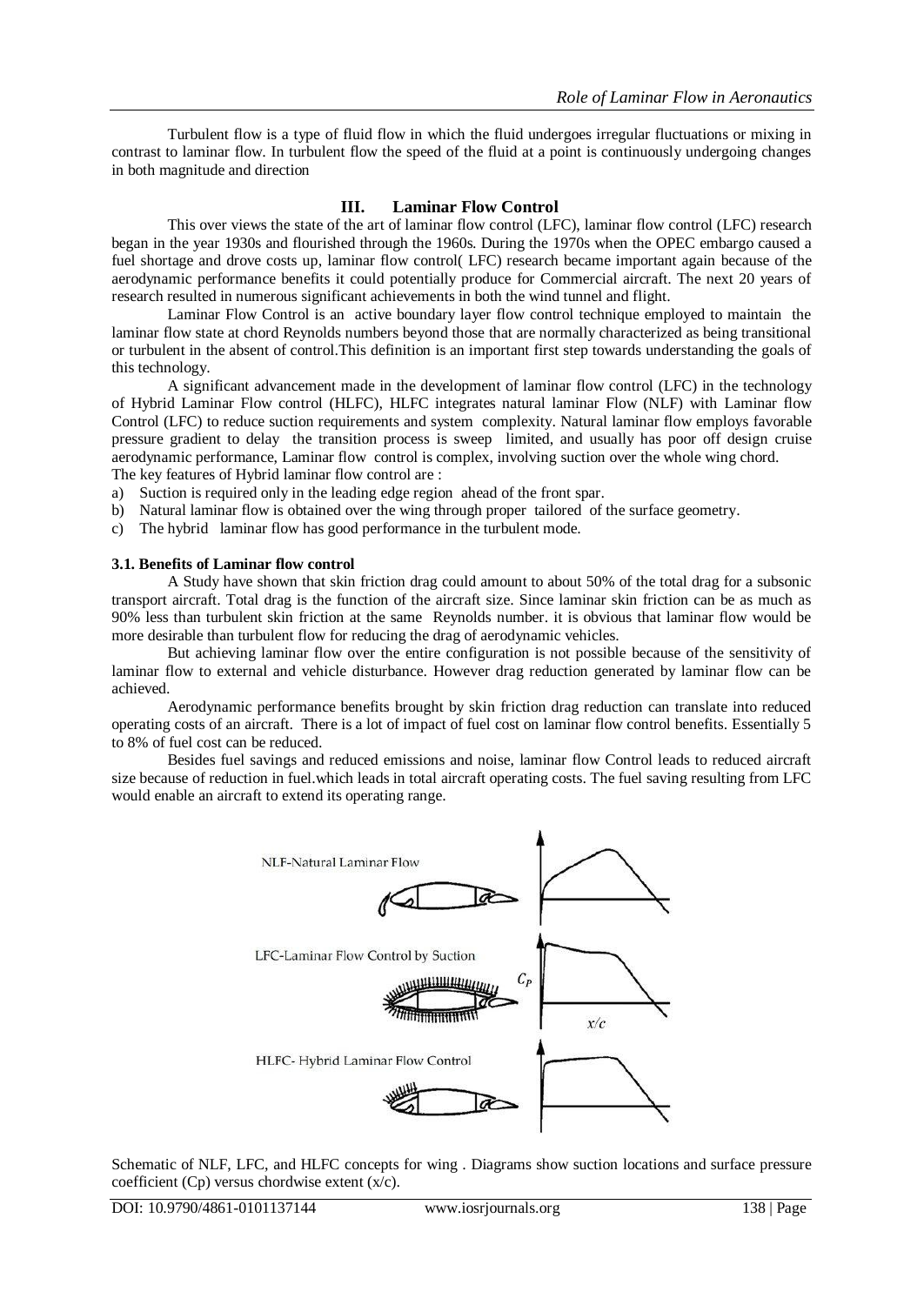## **3.2. Laminar Flow control design methodology**

For a laminar flow control design the analysis begins by defining an initial wing geometry. With wind geometry defined the wing pressures and velocities can be obtained by using transonic wing theory or computational fluid dynamics. The inverse approach of prescribing a target pressure distribution and solving for the wind geometry is then used. After obtaining the external flow field for the final geometry, boundary layer and stability theory calculations are used to determine the suction flow rates and distribution for the desired transition location. With the suction flow rate determined from boundary layers stability considerations, the pressure drop through the skin must be set to obtain a reasonable subsurface Compensation Scheme and perforation spacing distribution for the desired suction distribution. Finally the suction system ducting and compressor specifications are prescribed.

Besides the design procedure, other information that must be understood for laminar flow control (LFC) design includes

a) The impact on surface tolerance,

- b) Slot suction, porous & perforated suction and thermal laminar flow control
- c) The methodology and limitations of transition prediction

#### **3.4 Manufacturing Tolerances**

As discussed, investigations in the 1930s recognized that small roughness and waviness at high Reynolds numbers could reduce the laminar flow extent. The stringent surface smoothness and waviness criteria (tolerances) for laminar flow posed a major challenge for research in the 1950s and 1960s. A partial explanation for the demise of subsonic laminar flow control(LFC) in the 1960s was the severe surface manufacturing tolerances required to achieve laminar flow .

However, manufacturing technologies of the 1990s have matured to the point that surface-definition tolerances are readily achievable. For laminar flow control design, Braslow et al (1990) gives formulae for manufacturing tolerances. Flight and wind-tunnel tests have provided our current understanding of the mechanisms that cause transition to move forward because of surface imperfections. The impact of a surface imperfection (such as a rivet head) on the transition location can be viewed either by looking at the transition location as a function of imperfection size for a fixed unit Reynolds number, or by keeping the size of the imperfection fixed and looking at transition location as a function of unit Reynolds number.

In either case, the imperfection stimulates engine modes in the boundary layer; the linear stability of the flow dictates whether these modes will grow or decay as they evolve in the flow. However, as the height of the imperfection or unit Reynolds number increases, a point is reached when flow separation occurs because of the surface imperfection. At this point, inviscid instability arising from the inflectional velocity profile can grow and induce transition, if the imperfection is sufficiently large, linear instability amplification is by passed and transition follows by way of a non-linear process. Finally, our current understanding of imperfections suggests that larger critical step heights can be realized using rounded steps, because a reduced region of separation and a reduced inflectional instability growth are encountered in the experiments. Based on our understanding of the flow associated with a surface imperfection, we summarize that

a. A local separation region caused by the surface imperfection can induce transition;

b.The local adverse pressure gradient caused by the surface imperfection could cause amplification of TS disturbances and decrease the laminar flow extent;

c. The beneficial stabilizing influence of compressibility on TS disturbances opposes the detrimental increase in amplitude of the pressure disturbance caused by compressibility near the surface imperfection;

d. The critical wave height decreases with increased number of waves; and

e. Forward-facing rounded steps can increase the critical step height compared with forward-facing square steps. This section ends with a brief mention of innovative tools used to estimate the influence of a surface imperfection on laminar flow extent. Interacting boundary-layer theory (which accounts for viscous-inviscid interaction) coupled with linear stability theory can be used to establish parameters for allowable surface imperfections for maximizing laminar flow extent while minimizing constraints put on manufacturing.

# **IV. Suction And Thermal Laminar Flow Control**

For subsonic and transonic flight Mach numbers the feasibility and potential benefits of laminar flow control by suction have been demonstrated in several wind tunnel experiments already. There have been several successful wind tunnel experiments on laminar flow control by suction.

In most of these experiments suction was applied through slits or drilled micro holes. Suction can delay laminar-turbulent transition because it changes the shape of the laminar boundary layer such that the overall growth of those disturbance which finally Triggers the breakdown of the laminar boundary layer is reduced.

Even if there is no premature transition, the increased geometrical roughness of the suction panel and the non-uniformity of the suction may introduce additional disturbances at increased initial amplitude into the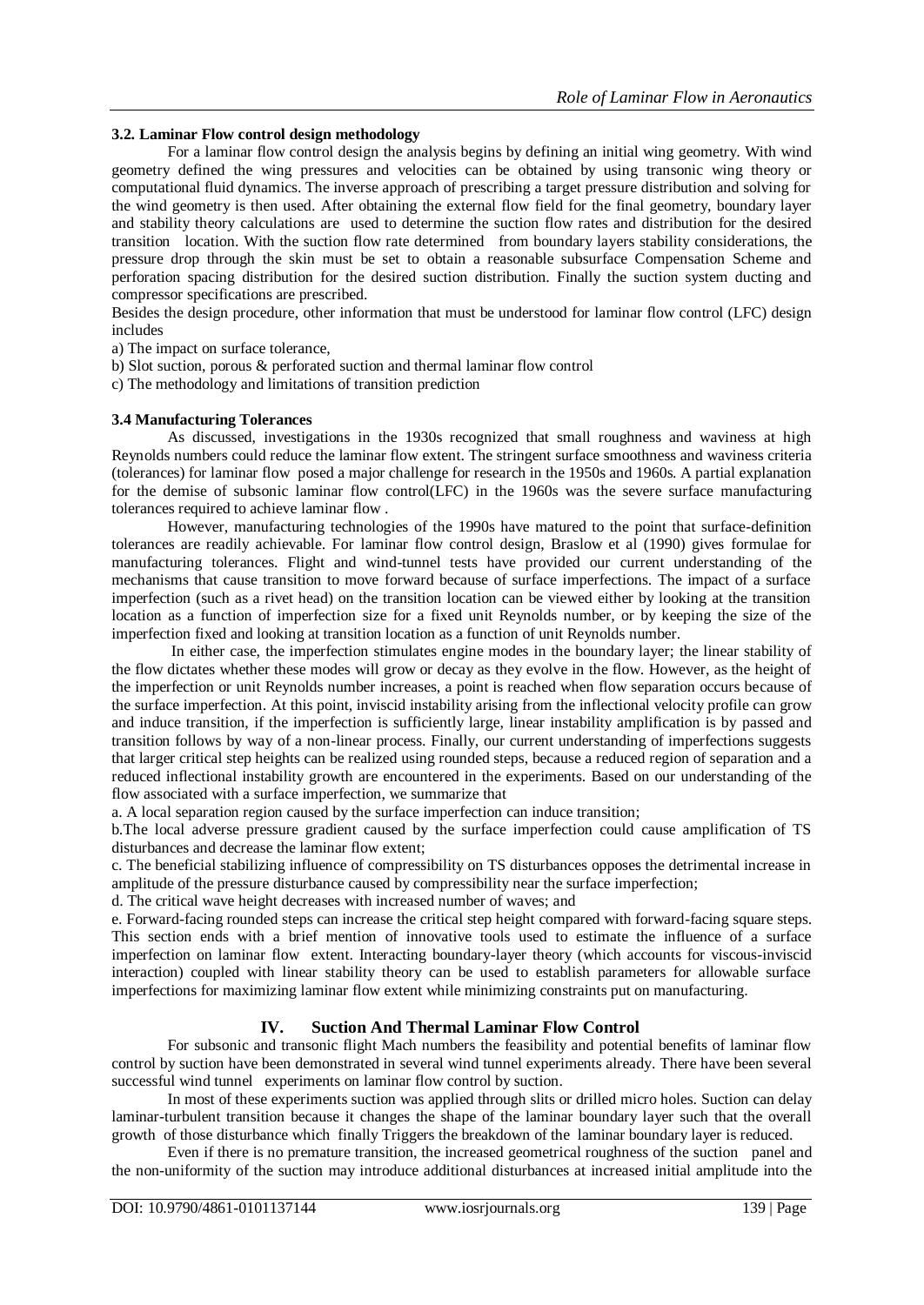laminar boundary layer on the other hand. Therefore the reduction of total disturbance growth by suction usually is at least partly compensated by an increased amplitude level in the initial disturbance spectrum. Often so called N-factor methods are used for transition prediction.

The application of such N factor methods for transition prediction requires their prior calibration suitable empirical parameters are determined.

Since N factor methods estimate the transition location from the computed total linear disturbance growth inside the laminar boundary layer, only the negative effects of suction described above are not taken into account directly and have to be modeled instead by an adequate reduction of the transition N factor values. Consequently, for realistic estimates on the actual benefits achievable by laminar flow control using suction information on the reduction of the transition N-factor.

## **Thus the objectives of the suction & thermal flow control are-**

a. To demonstrate the feasibility of laminar flow control by suction performed in small wind tunnel with rather low operation cost

- b. Successfully delay laminar-turbulent transition
- c. Test the potential of suction panel
- d. Determine the cross flow transition N-factors with and without suction.

Mac Manus and Eaton performed three dimensional Navier stokes simulations of suction through holes. The simulations showed that

- a. irregularities of the hole shape had minimal effect on the induced flow
- b. It was undesirable to have holes inclined to the surface
- c. The flow field at the hole in let was highly three dimensional
- d. The pressure drop and mass flow rate were insensitive to the hole inlet shape.
- e. Significant interphone flow field effects existed for multiple rows of holes

Besides the suppression of disturbance growth by suction, cooling can be used to suppress disturbances.

Laminar flow control (LFC) concepts of the future must trade off the benefits of various boundary layer control concepts, including HLFC suction on the leading edge with either strips of perforated suction control or thermal control which furthermore radius the costs associated with manufacturing these systems.



#### **Showing suction location**

## **V. Transition prediction design tool methodology**

The LFC design of an aircraft requires an accurate prediction of the amount of laminar flow or the accurate prediction of suction distribution for a given target transition location. This described conventional and advanced transition prediction tools. Some of which include prediction of perturbations, and the linear and non linear propagation of these perturbations which ultimately leads to transition.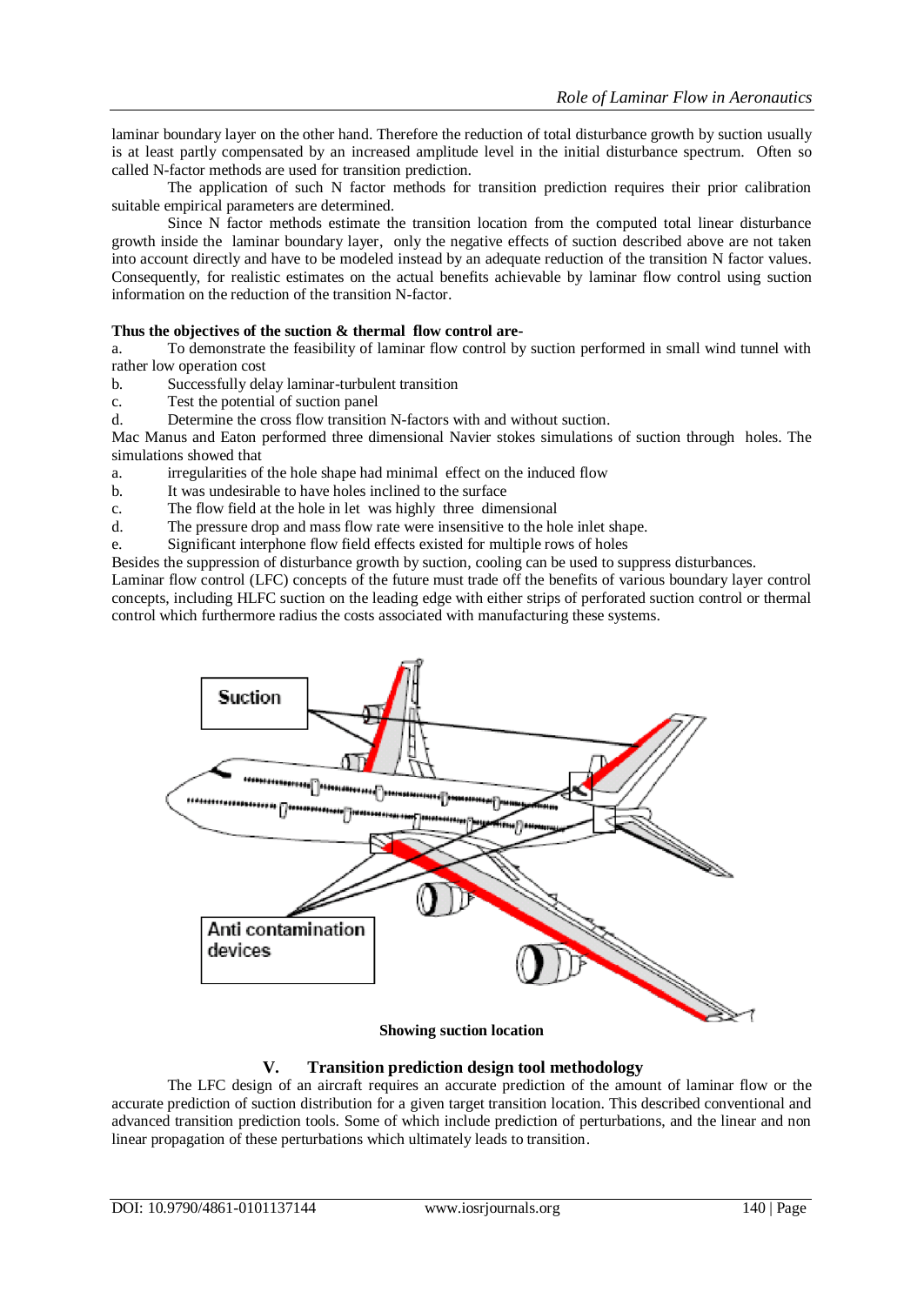*X*

*XI*

The instability characteristics of the infinite swept wing laminar boundary layer without and with suction were studied both by classical linear local instability theory and by nonlocal theory based on linear parabolized stability equation (PSE).

In local theory a parallel flow assumption is made thus, ordinary differential equations have to be solved. Moreover, the curvature of the model surface is usually neglected. The PSE approach on the other hand takes into account both surface curvature and stream wise variation of the boundary layer. The resulting partial differential equations are solved by a marching procedure starting from an initial solution obtained by classical

local theory. For transition prediction the e<sup>N</sup>method was used in which the N factor is defined as N (x)=  $\int \sigma$ 

 $(x) dx$ 

Where  $\sigma$  represents the disturbance growth rate obtained have either from local or non local theory. The disturbance growth rate is integrated in chord wise direction starting from the chordwise position  $x_1$ where the disturbance is given frequency f and a given span wise wave number  $\beta$  becomes unstable for the first time.

In the N factor integration strategy applied here, disturbance frequency and span wise wave number are kept constant while integrating/marching in chords direction. Both frequency f and wave number are varied systematically.

Laminar turbulent transition is assumed to occur at the chord position where a certain N-factor value, the transition N-factor, is exceeded for the first time for any  $(f, \beta)$  Combination. This value of transition Nfactor does not only depend on N-factor integration strategy used but also needs to be calibrated for each wind tunnel separately.

#### **VI. Laminar flow control (LFC) in high-speed boundary layer with the help of passive porous coating**

In a high-speed predominantly two-dimensional boundary layer both the first (Tollmien–Schlichting waves) and the second (high-frequency acoustic) modes of disturbances can dominate. At large enough local Mach numbers (approximately Me≥4 for boundary layer on heat-insulated surface without external pressure gradient) the second mode becomes dominant. Surface cooling destabilizes the second mode in contrast to the first one. As the surface temperature of the typical high-speed flight vehicle is essentially lower than the temperature of the heat-insulated wall, instability of the first mode is suppressed naturally whereas the second mode grows faster and can lead to rather early transition to turbulence. In this case for an increase in extent of a laminar site it is necessary to stabilize disturbances of the second mode. The assumption has been stated that the passive porous coatings absorbing high-frequency acoustic disturbances (ultrasound) can effectively stabilize such instability. This hypothesis further has been confirmed both by theoretical and experimental researches executed in the Institute of Theoretical and Applied Mechanics of the Siberian Branch of the Russian Academy of Science . At TsAGI the stability of the hypersonic boundary layer (at freestream Mach number M∞=5.95) on a sharp cone with a porous coating which absorbs high-frequency disturbances was considered by I.V. Egorov et al. This research was carried out on the basis of numerical solutions of the non-stationary Navier Stokes equations. Results of calculations have been compared with experimental data and with results of the linear stability theory.



**Boundary layer stabilized by porous coating**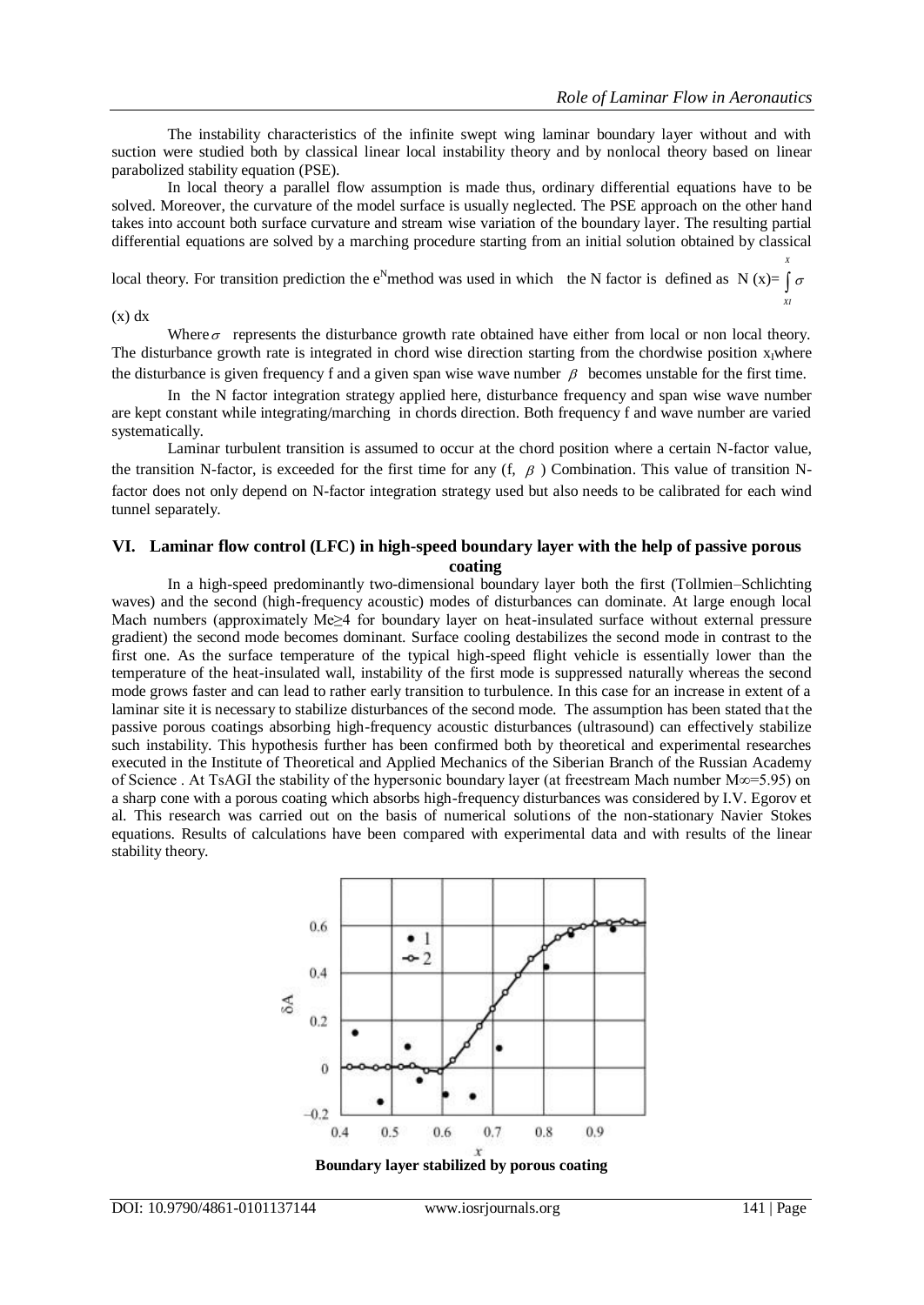# **VII. Applications Of Laminar Flow Control In Aircraft Operations**

Crucial to maintaining LF in flight, the accumulation of ice, insects, or other debris must be prevented or minimized. Such accumulation would cause a surface imperfection and potentially degrade the amount of LF. Whereas anti icing systems have been operational for many years on the leading edge of wings and on nacelles, only limited research results for realistic insect-prevention systems are available.

## **1 Insect Contamination**

The impact of insects on an aircraft is a function of the population density of insects (or insects per volume) and of temperature, moisture, humidity, local terrain, vegetation, climate, wind speed, altitude, and vehicle surface shape.

Glick (1939), Coleman (1961), and Croom& Holmes (1985) showed that the highest density of insects was measured at low altitudes (near the ground), with the number of insects decreasing rapidly with increased altitude. Recent flight results of Croom& Holmes (1985) indicated that the largest insect accumulation occurred near 75◦F in 4- to 8-mph winds and rapidly decreased in cooler and hotter temperature ranges. These results are consistent with the early studies of Glick (1939) and Coleman (1961). Coleman (1961) noted that no consistent correlations for insect population density have been identified for barometric pressure, humidity, light intensity, precipitation, or the electrical state of the atmosphere. The accumulation of insect debris on the leading edge of laminar wings has been recognized as one of the most significant operational concerns associated with laminar flow. The threat of contamination is typically limited to operational phases close to the ground.

Based on estimations by Humphreys [24] 50-60% of the insects are collected during the ground run and the balance at low altitude during climb out, final approach and landing. At altitudes above 1,000 ft contamination is normally negligible. During the critical phases the aircraft speed is high enough to cause a rupture of the insect body. These remaining debris create three dimensional roughness elements in the boundary layer, which disrupt the laminar flow and may cause premature transition due to turbulent wedges behind the surface disruption.

To generate turbulent wedges, insect residue must exceed a critical height, which is a function of insect size, impact angle and impact speed . Additional factors that define the critical height are the Reynolds number and the relative position of the residue on the wing (state of the boundary layer) . Depending on these factors the share of critical insects on overall contamination is about 9-25% . The appearance of insects in the atmosphere is generally coupled with factors like season, local terrain, altitude, temperature, humidity and wind speed .Hence, the problem of insect contamination is expected to have distinct regional and seasonal character.

Elsenaar and Haasnot conducted a field study at Schiphol Airport to analyze these effects in more detail . Within a time period of one year, weekly visual inspections on eight aircraft were performed in order to quantify the number of insects on the aircraft leading edges. All aircraft were operated in normal airline service on short-to-medium haul missions within a European network. It becomes obvious that contamination is strongly varying with season. During the warm summer months a global maximum is reached, with two local maxima in May and August. In the winter period contamination appears to be no problem. Based on the study it can be assumed that contamination within the European region is limited to approximately 35 weeks per year. However, due to the geographic character of the samples, the data can only be used in a limited way to derive a universally valid contamination model and contamination rates. In practice, the contamination level and the repercussive effects on flight performance of an aircraft with no insect protection actions will also depend on the utilization profile of the aircraft (flight cycles per day) as well as the contamination rate per flight cycle.

During normal flight operations the aim should be to keep the contamination level as low as possible in order to achieve maximum fuel savings. However, an intensive utilization profile with short turn-around times may not allow for leading edge cleaning between frequent landings. Surface cleaning between each flight seems also to be an unfavorable solution by airlines , since this could cause longer turn-around times which may lead to a reduced aircraft utilization. For this reason, a creeping deterioration of flight performance must be expected from flight to flight. The techniques to either eliminate or prevent insect contamination include

a. Mechanical scrapers that scrape the surface free of insects;

b. Deflectors that either catch the insects or cause their paths to be deflected away from the surface;

c. Paper covers that cover the surface until sufficient altitude is reached and the cover is either released or extracted into the aircraft (leaving a clean surface for cruise);

d. A cover dissolved by fluid discharge and removed by a thermal process or carried away in flight by the high shear; and

e. Continuous liquid discharge.

For each anti insect device, a weight-and-system–complexity penalty arises. Of the techniques tested, paper coverings, continuous liquid discharge, and deflectors have been demonstrated in flight to prevent the loss of LF owing to insect accumulation. Gray & Davies (1947) with the King Cobra flight test, Head et al (1955) with the Vampire porous-suction flight test, Groth et al (1957) with the F-94 slot-suction flight test, and Runyan et al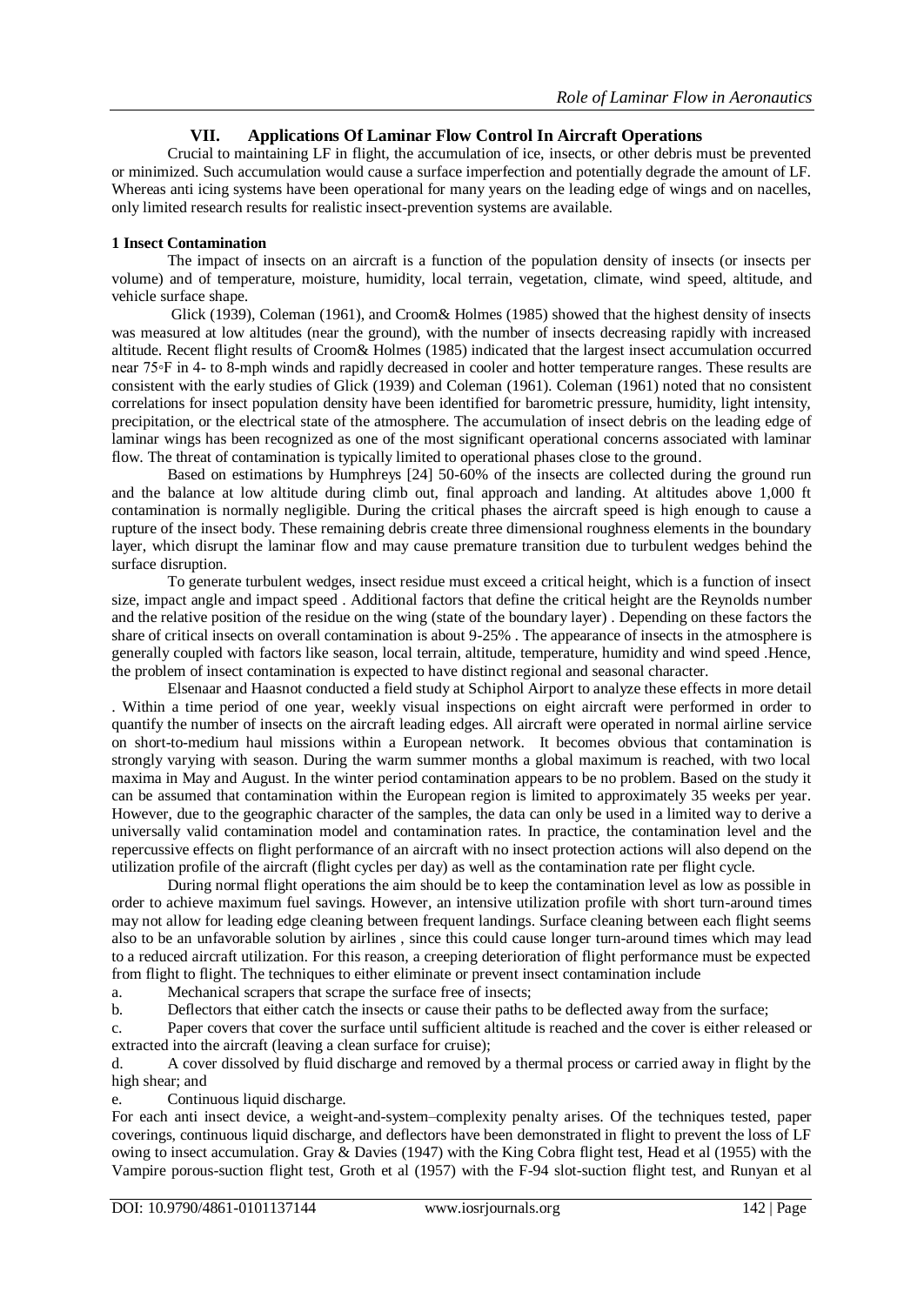(1987) with the B-757 NLF flight test have successfully used the paper-cover concept to protect the test section from insect accumulation during takeoff and climb. Peterson & Fisher (1978) and Maddalon&Braslow (1990) with the Jetstar aircraft and Croom & Holmes (1985) with the Cessna 206 showed that continuous spray could be effective in preventing insect accumulation. Maddalon&Braslow (1990) with the Jetstar and Collier (1993) with the B-757 indicated that the Krueger insect shield was effective in deflecting the insects from the LFC test region.



**Figure 5: Impact of insect contamination on laminar flow**

# **2. Ice Accumulation and Atmospheric Effects**

The accumulation of ice on the leading edge of wings can significantly alter wing geometry and cause drag and performance degradation. Furthermore, atmospheric effects—including gusts, rain, clouds, and pollution—can potentially degrade LFC aircraft performance. Similar to a non-LFC aircraft, an LFC-type aircraft must account for potential ice accumulation and prevent such a detrimental and dangerous encounter by the use of anti-icing techniques—either by applying heat or by dispelling antifreeze agents.

The icing issue for NLF and LFC is more of a system design problem than a technical obstacle to achieving LF. Concerning atmospheric effects, loss of LF had been reported during cloud encounters for the X-21 (Hall 1964), the F-94 (Groth et al 1957), and the Jetstar (Maddalon&Braslow 1990) LFC flight tests. In an F-14 NLF flight experiment, Anderson & Meyer (1990) showed that turbulent bursts were measured during cloud encounters. During these encounters and loss of LF, the charge patch indicated the presence of ice particles.

In all of the above flight experiments, LF was soon regained after emerging from the cloud. Also, LF was maintained in moderately gusty weather; however, strong atmospheric turbulence levels led to a loss of LF. Finally, Smith &Higton (1945) reported the impact of rain, dust, flies, and surface-finish polish on the flow during King Cobra flight tests. Drag results from dust and water accumulation showed no deviation compared with smooth clean-surface drag measurements.

## **3. Operational Maintenance of Laminar Flow**

Laminar flow research in the 1940s through the 1960s had difficulty retaining surface smoothness specifications during the day-to-day operations of NLF and LFC flight test aircraft. However, manufacturing techniques have improved for aircraft in the 1990s, and operational maintenance problems of the past are no longer a major concern. Aside from surface-quality maintenance issues, Meifarth& Heinrich (1992) presented a list of operational issues related to achieving and maintaining NLF and LFC. Some of the issues included the need for additional spare parts and maintenance as a result of the suction system, uncertainties in the potential contamination resulting from pollution residue on the structural surface, and operational planning for suctionsystem failure. Clearly, the literature attests to the awareness that an operational plan for an LFC aircraft must account for many of these issues, and Robert (1992) stated that LFC brings benefits even after the penalties (system and operational) are factored into the costs.